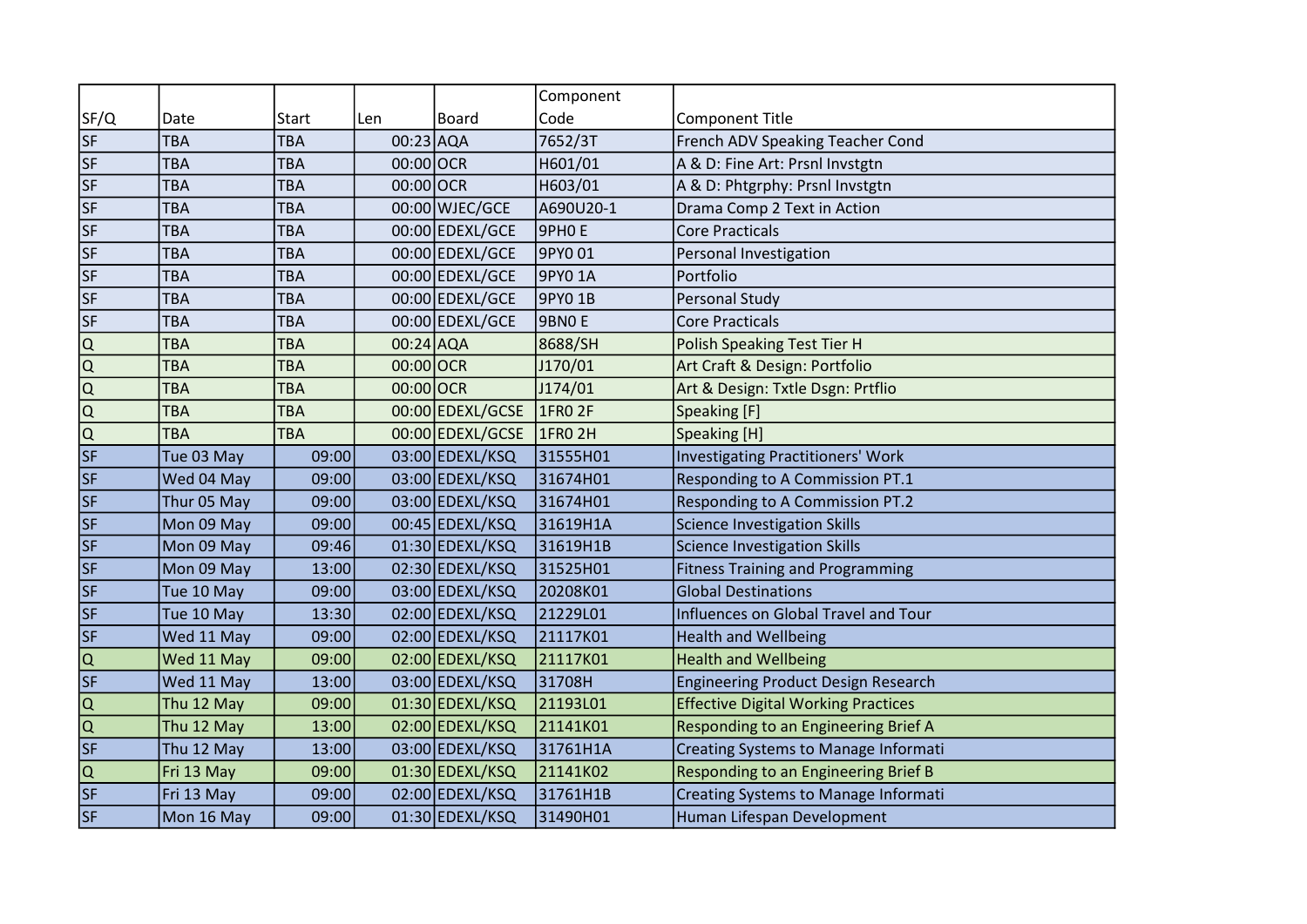| SF                                   | Mon 16 May | 13:30 |               | 01:30 EDEXL/KSQ   | 31524H01         | Anatomy and Physiology                                   |
|--------------------------------------|------------|-------|---------------|-------------------|------------------|----------------------------------------------------------|
| SF                                   | Tue 17 May | 09:00 | $01:30$ AQA   |                   | 7404/1           | Chemistry AS Paper 1                                     |
| $\overline{Q}$                       | Tue 17 May | 09:00 |               | 01:45 EDEXL/GCSE  | <b>1BIO 1F</b>   | <b>Combined Science Paper One [F]</b>                    |
| $\overline{Q}$                       | Tue 17 May | 09:00 |               | 01:45 EDEXL/GCSE  | 1BIO 1H          | <b>Combined Science Paper One [H]</b>                    |
| $\overline{ \overline{Q} }$          | Tue 17 May | 09:00 |               | 01:10 EDEXL/GCSE  | <b>1SCO 1BF</b>  | Science Paper One: Biology [F]                           |
|                                      | Tue 17 May | 09:00 |               | 01:10 EDEXL/GCSE  | <b>1SCO 1BH</b>  | Science Paper One: Biology [H]                           |
| $\overline{\mathsf{SF}}$             | Tue 17 May | 13:00 |               | 02:00 EDEXL/KSQ   | 31708H           | Engineering Product Design Part 1 of 4                   |
| $\frac{\overline{Q}}{\overline{SF}}$ | Wed 18 May | 09:00 | $01:45$ AQA   |                   | 8700/1           | English Language Paper 1                                 |
|                                      | Wed 18 May | 13:00 |               | 02:00 EDEXL/KSQ   | 31708H           | Engineering Product Design Part 2 of 4                   |
| $\overline{\mathsf{SF}}$             | Thu 19 May | 09:00 |               | 01:30 Camb Tech   |                  | Unit 1 Body systems and the effects of physical activity |
|                                      | Thu 19 May | 09:00 |               | 01:15 EDEXL/GCSE  | 1HIA 10          | History - Crime & Punishment                             |
| $rac{Q}{SF}$                         | Thu 19 May | 13:00 |               | 03:00 EDEXL/KSQ   | 21405J01         | Investigating Business in Sport & TH                     |
| SF                                   | Fri 20 May | 09:00 |               | 01:30 WJEC/GCE    | 4543UB0-1        | Criminology Unit 2: Paper Based                          |
| $\overline{Q}$                       | Fri 20 May | 09:00 | $01:30$ AQA   |                   | 8300/1F          | <b>Mathematics Paper 1 Tier F</b>                        |
|                                      | Fri 20 May | 09:00 | $01:30$ AQA   |                   | 8300/1H          | <b>Mathematics Paper 1 Tier H</b>                        |
| $\overline{ \alpha }$                | Fri 20 May | 13:15 |               | 01:30 WJEC/GCSE   | C670U10-1        | Film Studies Comp 1 US Film                              |
| $\overline{\mathsf{Q}}$              | Fri 20 May | 13:15 | 01:30 OCR     |                   | J204/01          | Bus: Bus 1: Bus Actvty Mrktng Pple Wtn                   |
| $\overline{\mathsf{SF}}$             | Fri 20 May | 13:30 |               | 01:30 EDEXL/KSQ   | 20207K01         | The World of Travel and Tourism                          |
| $\overline{\mathsf{SF}}$             | Fri 20 May | 13:30 |               | 01:30 EDEXL/KSQ   | 31491H01         | Working in Health and Social Care                        |
| $\overline{\mathsf{SF}}$             | Fri 20 May | 13:00 |               | 02:00 EDEXL/KSQ   | 31708H           | Engineering Product Design Part 3 of 4                   |
| $\overline{\mathsf{SF}}$             | Mon 23 May | 09:00 |               | 02:00 EDEXL/KSQ   | 31708H           | Engineering Product Design Part 4 of 4                   |
| SF                                   | Mon 23 May | 09:00 | $02:00$ $AQA$ |                   | 7192/1           | Sociology ADV Paper 1                                    |
| <b>SF</b>                            | Mon 23 May | 09:00 |               | 03:00 EDEXL/KSQ   | 31494H01         | Enquiries Into Current Research in H                     |
| $\overline{Q}$                       | Mon 23 May | 09:00 | $01:00$ OCR   |                   | J384/01          | Geography B: Our Natural World-Wrt                       |
| $\overline{\mathsf{SF}}$             | Mon 23 May | 13:30 | $02:00$ OCR   |                   | H460/01          | Economics: Microeconomics Wrtn                           |
| SF                                   | Tue 24 May | 09:00 | $02:00$ AQA   |                   | 7182/1           | Psychology ADV Paper 1                                   |
| $\overline{\mathsf{SF}}$             | Tue 24 May | 09:00 |               | 00:40 EDEXL/KSQ   | 31617H1B         | <b>Biology</b>                                           |
| $\overline{Q}$                       | Tue 24 May | 09:00 |               | 00:35 EDEXL/GCSE  | 1FR0 1F          | French Listening [F]                                     |
|                                      | Tue 24 May | 09:00 |               | 00:45 EDEXL/GCSE  | $\vert$ 1FRO 3F  | French Reading [F]                                       |
| $\frac{1}{\alpha}$                   | Tue 24 May | 09:00 |               | 00:45 EDEXL/GCSE  | <b>1FRO 1H</b>   | French Listening [H]                                     |
|                                      | Tue 24 May | 09:00 |               | 01:00 EDEXL/GCSE  | <b>1FRO 3H</b>   | French Reading [H]                                       |
|                                      | Tue 24 May | 13:15 |               | 01:30 L1/L2 Award | PER <sub>3</sub> | Unit 3: The performing arts experience                   |
| $\overline{\mathsf{SF}}$             | Tue 24 May | 13:30 |               | 00:40 EDEXL/KSQ   | 31617H1C         | Chemistry                                                |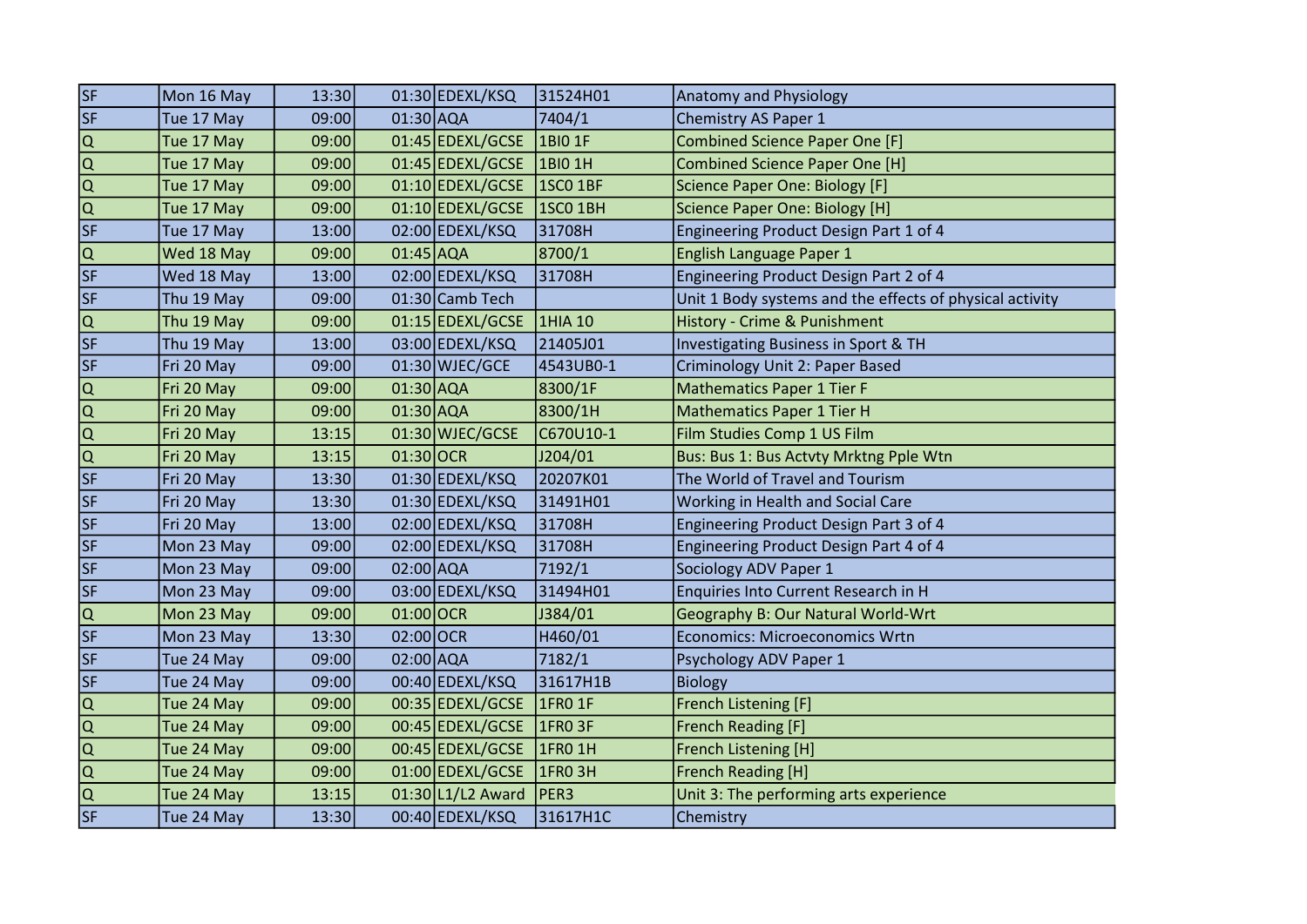| SF                          | Wed 25 May | 09:00 | 02:00 AQA     |                  | 7152/1          | Politics ADV Paper 1                       |
|-----------------------------|------------|-------|---------------|------------------|-----------------|--------------------------------------------|
| $\overline{Q}$              | Wed 25 May | 09:00 | 00:50 AQA     |                  | 8702/1N         | Eng Lit Paper 1-19th Century Novel         |
| <b>O</b>                    | Wed 25 May | 09:00 | 00:50 AQA     |                  | 8702/1P         | Eng Lit Paper 1-Poetry Anthology           |
| $\overline{\mathsf{SF}}$    | Wed 25 May | 13:30 | 02:00 OCR     |                  | H431/01         | Bus: Oprtng Lcl Bsnss Envrnmt Wtn          |
| SF                          | Wed 25 May | 13:30 |               | 01:30 EDEXL/GCE  | 9FM0 01         | Core Pure Maths.1                          |
| SF                          | Wed 25 May | 13:30 |               | 00:40 EDEXL/KSQ  | 31617H1P        | Physics                                    |
| SF                          | Thu 26 May | 09:00 | 02:30 AQA     |                  | 7042/1K         | History ADV Paper 1 Option K               |
| $\overline{\mathsf{SF}}$    | Thu 26 May | 09:00 |               | 01:30 Camb Tech  |                 | Unit 3 Sports organisation and development |
| SF                          | Thu 26 May | 13:30 |               | 01:45 EDEXL/GCE  | 9PHO 01         | <b>Advanced Physics I</b>                  |
| $\overline{\mathsf{SF}}$    | Thu 26 May | 13:30 |               | 02:00 EDEXL/KSQ  | 31706H01        | <b>Engineering Principles</b>              |
| SF                          | Fri 27 May | 09:00 | 02:30 AQA     |                  | 7037/1          | Geography ADV Paper 1                      |
| SF                          | Fri 27 May | 09:00 |               | $02:15$ WJEC/GCE | A680U10-1       | Media Studies Comp 1 Media Products        |
| SF                          | Fri 27 May | 13:30 | $01:30$ AQA   |                  | 7404/2          | Chemistry AS Paper 2                       |
| $\overline{\mathsf{Q}}$     | Fri 27 May | 09:00 |               | 01:45 EDEXL/GCSE | <b>1CHO 1F</b>  | Combined Science Paper One [F]             |
|                             | Fri 27 May | 09:00 |               | 01:45 EDEXL/GCSE | $ICHO$ 1H       | Combined Science Paper One [H]             |
|                             | Fri 27 May | 09:00 |               | 01:10 EDEXL/GCSE | <b>1SCO 1CF</b> | Science Paper Two: Chemistry [F]           |
| $\frac{1}{\sqrt{2}}$        | Fri 27 May | 09:00 |               | 01:10 EDEXL/GCSE | 1SC0 1CH        | Science Paper Two: Chemistry [H]           |
| Q                           | Mon 06 Jun | 13:15 |               | 01:30 WJEC/GCSE  | C670U20-1       | Film Studies Comp 2 Global Film            |
| $\overline{\mathsf{SF}}$    | Mon 06 Jun | 13:30 | 02:00 OCR     |                  | H460/02         | <b>Economics: Macroeconomics Wrtn</b>      |
| SF                          | Mon 06 Jun | 13:30 |               | 01:30 EDEXL/KSQ  | 31493H01        | Anatomy & Physiology for Health & SO       |
| SF                          | Tue 07 Jun | 09:00 | 03:00 AQA     |                  | 7712/1          | English Literature A ADV P1                |
| $\overline{Q}$              | Tue 07 Jun | 09:00 | $01:30$ AQA   |                  | 8300/2F         | <b>Mathematics Paper 2 Tier F</b>          |
| $\overline{ \overline{Q} }$ | Tue 07 Jun | 09:00 | $01:30$ AQA   |                  | 8300/2H         | <b>Mathematics Paper 2 Tier H</b>          |
|                             | Tue 07 Jun | 13:15 | $01:00$ OCR   |                  | J384/02         | Geography B: People and Society-Wrt        |
| $\overline{\mathsf{SF}}$    | Tue 07 Jun | 13:30 | $02:00$ $AQA$ |                  | 7192/2          | Sociology ADV Paper 2                      |
| $\overline{\mathsf{SF}}$    | Tue 07 Jun | 13:30 |               | 02:00 EDEXL/GCE  | 9MA0 01         | <b>Pure Mathematics 1</b>                  |
| SF                          | Wed 08 Jun | 09:00 | 02:00 AQA     |                  | 7182/2          | Psychology ADV Paper 2                     |
| $\overline{\Omega}$         | Wed 08 Jun | 09:00 | $01:45$ AQA   |                  | 8702/2          | Eng Lit Paper 2                            |
| $\overline{\mathsf{SF}}$    | Wed 08 Jun | 13:30 | $02:30$ AQA   |                  | 7037/2          | <b>Geography ADV Paper 2</b>               |
| SF                          | Wed 08 Jun | 13:30 |               | 02:30 WJEC/GCE   | A680U20-1       | Media Studies Comp 2 Media Forms           |
| SF                          | Wed 08 Jun | 13:30 |               | 01:30 EDEXL/GCE  | 9FM0 02         | Core Pure Maths.2                          |
| $\overline{Q}$              | Thu 09 Jun | 09:00 |               | 01:20 EDEXL/GCSE | 1HIA 31         | History - Weimar & Nazi Germany            |
| $\overline{\mathsf{SF}}$    | Thu 09 Jun | 09:00 | 03:00 AQA     |                  | 7062/1          | Religious Studies ADV Paper 1              |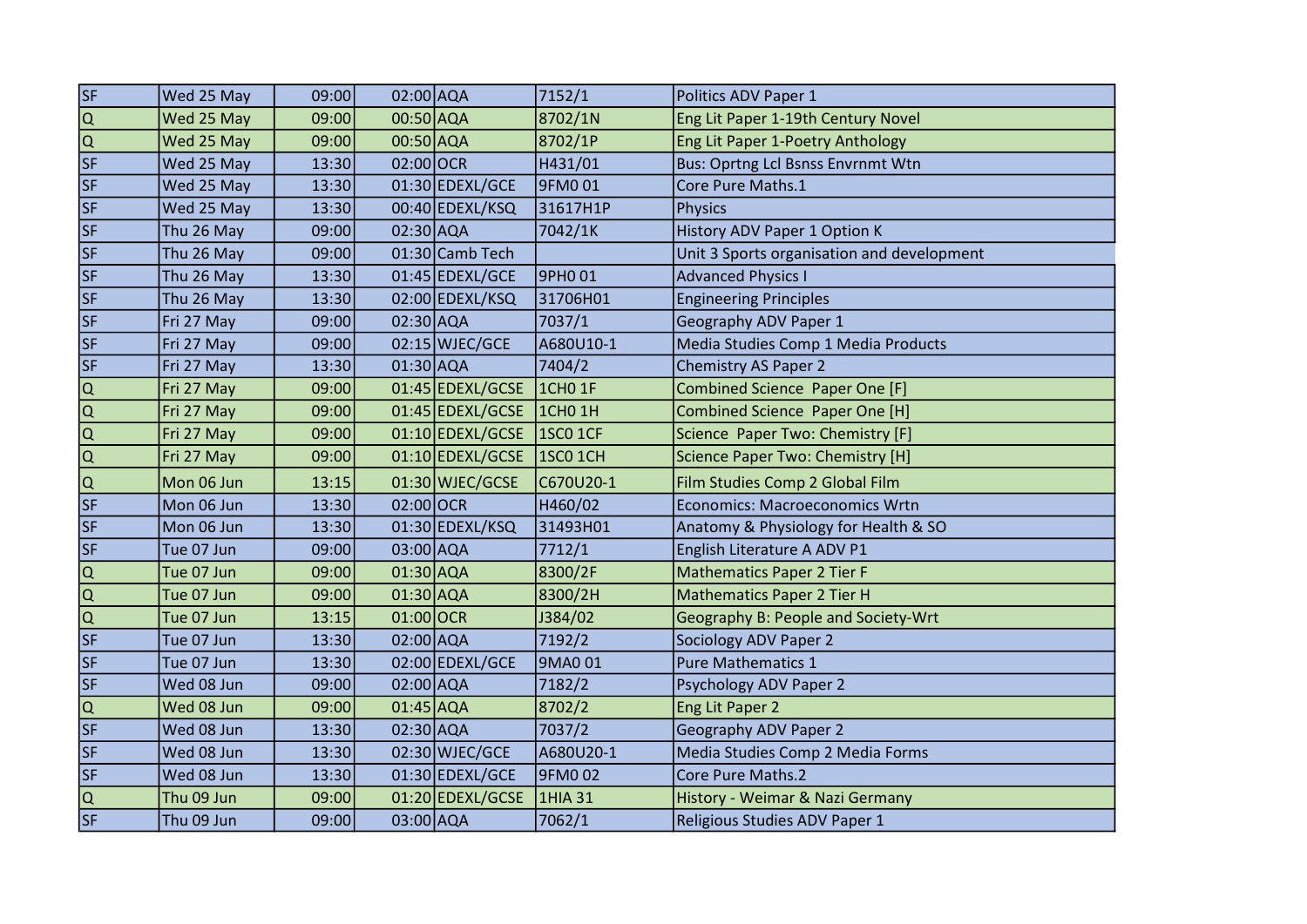| SF                                  | Thu 09 Jun | 09:00 | 02:00 OCR     |                  | H431/02                 | Bus: the UK Bsnss Envrnmnt Wtn             |
|-------------------------------------|------------|-------|---------------|------------------|-------------------------|--------------------------------------------|
| SF                                  | Thu 09 Jun | 09:00 |               | 01:30 WJEC/GCE   | 4543UD0-1               | Criminology Unit 4: Paper Based            |
|                                     | Thu 09 Jun | 13:15 |               | 01:45 EDEXL/GCSE | 1PH0 1F                 | <b>Combined Science Paper One [F]</b>      |
| $\frac{\overline{a}}{\overline{b}}$ | Thu 09 Jun | 13:15 |               | 01:45 EDEXL/GCSE | 1PH <sub>0</sub> 1H     | <b>Combined Science Paper One [H]</b>      |
|                                     | Thu 09 Jun | 13:15 |               | 01:10 EDEXL/GCSE | <b>1SCO 1PF</b>         | Science Paper Three: Physics [F]           |
|                                     | Thu 09 Jun | 13:15 |               | 01:10 EDEXL/GCSE | 1SCO 1PH                | Science Paper Three: Physics [H]           |
| $\overline{\mathsf{SF}}$            | Thu 09 Jun | 13:30 | $02:00$ $AQA$ |                  | 7152/2                  | Politics ADV Paper 2                       |
| $\overline{\mathsf{SF}}$            | Thu 09 Jun | 13:30 |               | 02:30 WJEC/GCE   | A690U30-1               | Drama Comp 3 Text in Performance           |
| $\overline{\mathsf{SF}}$            | Thu 09 Jun | 13:30 |               | 02:00 EDEXL/GCE  | 9BN001                  | Nat.Env. & Species Surv.                   |
| $\overline{\mathsf{SF}}$            | Fri 10 Jun | 09:00 | 02:30 AQA     |                  | 7042/2S                 | History ADV Paper 2 Option S               |
| $\frac{Q}{SF}$                      | Fri 10 Jun | 09:00 | $01:45$ AQA   |                  | 8700/2                  | English Language Paper 2                   |
|                                     | Fri 10 Jun | 13:30 |               | 01:45 EDEXL/GCE  | 9PH <sub>0</sub> 02     | <b>Advanced Physics II</b>                 |
| SF                                  | Mon 13 Jun | 09:00 | 02:30 AQA     |                  | 7652/1                  | French ADV Paper 1 List Read & Writ        |
| SF                                  | Mon 13 Jun | 09:00 | $02:00$ $AQA$ |                  | 7405/1                  | Chemistry ADV Paper 1                      |
| $\overline{\mathsf{SF}}$            | Mon 13 Jun | 09:00 | 02:00 AQA     |                  | 7192/3                  | Sociology ADV Paper 3                      |
| $\frac{\overline{a}}{\overline{b}}$ | Mon 13 Jun | 09:00 | $01:30$ AQA   |                  | 8300/3F                 | <b>Mathematics Paper 3 Tier F</b>          |
|                                     | Mon 13 Jun | 09:00 | $01:30$ AQA   |                  | 8300/3H                 | <b>Mathematics Paper 3 Tier H</b>          |
| $\overline{Q}$                      | Mon 13 Jun | 13:15 | $01:30$ OCR   |                  | J204/02                 | Bus: Bus 2: Oprtn Fnnce Inflnc Bus Wtn     |
| $\overline{\mathsf{SF}}$            | Mon 13 Jun | 13:30 | 02:30 AQA     |                  | 7517/1A                 | Computer Science ADV Paper 1A C#           |
| SF                                  | Mon 13 Jun | 13:30 | 02:00 OCR     |                  | H460/03                 | <b>Economics: Themes in Economics Wrtn</b> |
| SF                                  | Tue 14 Jun | 09:00 |               | 02:10 EDEXL/GCE  | 9MU003                  | Appraising                                 |
|                                     | Tue 14 Jun | 09:00 | 01:30 OCR     |                  | J384/03                 | Geography B: Gegrphcal Explrtn-Wrt         |
| $rac{Q}{SF}$                        | Tue 14 Jun | 13:30 |               | 02:00 EDEXL/GCE  | 9MA0 02                 | <b>Pure Mathematics 2</b>                  |
| $\frac{1}{\alpha}$                  | Wed 15 Jun | 09:00 |               | 01:45 EDEXL/GCSE | 1BIO 2F                 | <b>Combined Science Paper Two [F]</b>      |
|                                     | Wed 15 Jun | 09:00 |               | 01:45 EDEXL/GCSE | $ 1B$ <sub>1</sub> 0 2H | <b>Combined Science Paper Two [H]</b>      |
| $\overline{ \overline{Q} }$         | Wed 15 Jun | 09:00 |               | 01:10 EDEXL/GCSE | 1SC0 2BF                | Science Paper Four: Biology [F]            |
|                                     | Wed 15 Jun | 09:00 |               | 01:10 EDEXL/GCSE | <b>1SCO 2BH</b>         | <b>Science Paper Four: Biology [H]</b>     |
| SF                                  | Thu 16 Jun | 09:00 | $02:00$ $AQA$ |                  | 7182/3                  | Psychology ADV Paper 3                     |
| <b>SF</b>                           | Thu 16 Jun | 09:00 |               | 02:30 EDEXL/GCE  | 9PH0 03                 | Principles in Physics                      |
|                                     | Thu 16 Jun | 09:00 |               | 00:55 EDEXL/GCSE | <b>1HIA B2</b>          | History King Richard, King John            |
|                                     | Thu 16 Jun | 13:15 |               | 01:15 EDEXL/GCSE | 1FR04F                  | French Writing [F]                         |
| $\frac{1}{\sqrt{2}}$                | Thu 16 Jun | 13:15 |               | 01:20 EDEXL/GCSE | $\vert$ 1FRO 4H         | <b>French Writing [H]</b>                  |